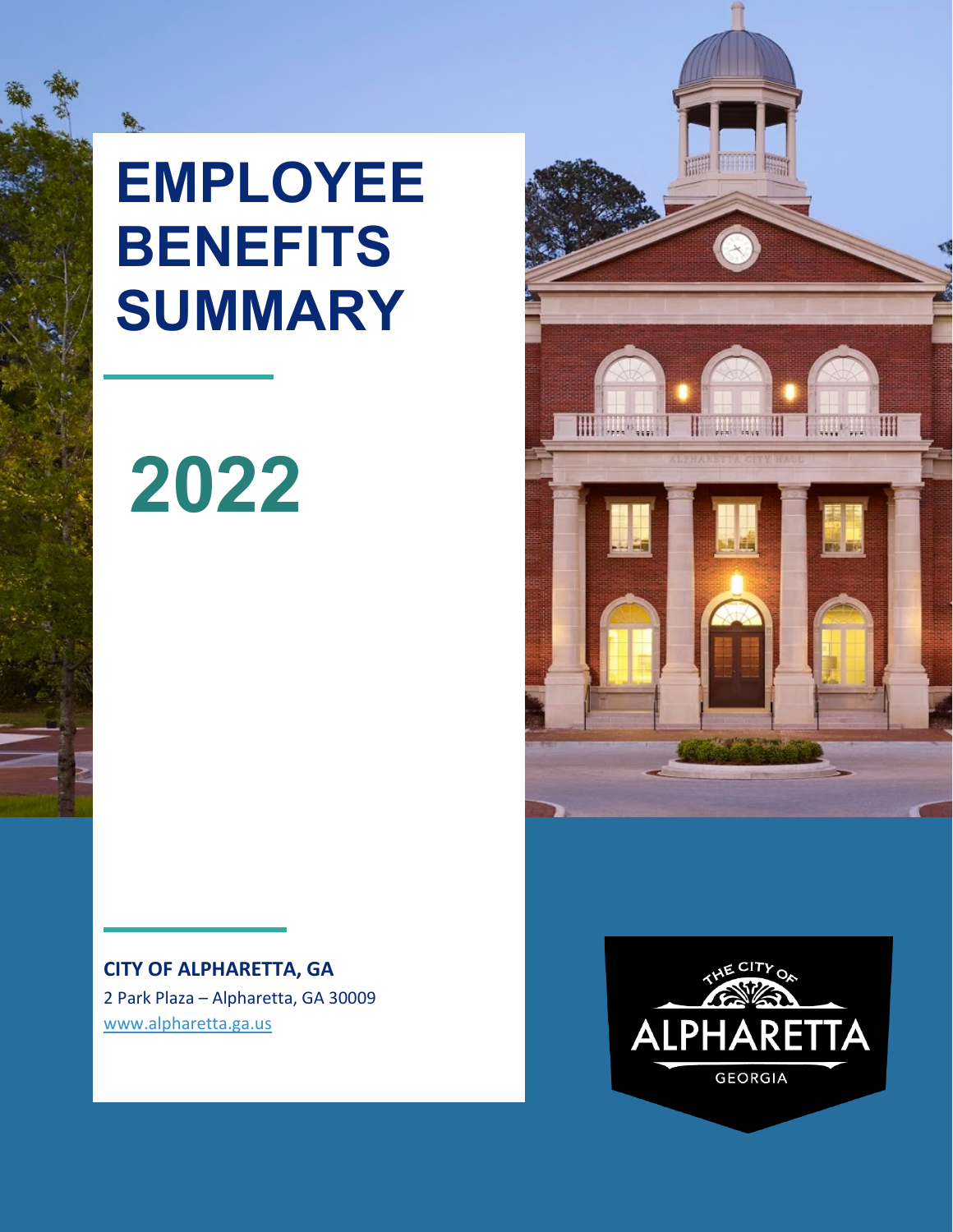

# **Full-Time Employees**

Regular Part-Time employees working between 30+ hours per week.

#### **Medical, Dental and Vision**

**Medical**: 2 High Deductible Health Plan (HDHP) options (HRA and HSA) with lower monthly costs. **Dental**: no deductibles. Coverage includes preventive, basic, major restorative, and child orthodontia. **Vision**: eye care and eyewear (contacts, lenses and frames). Laser correction procedures. **FSA**: Medical and dependent care.

# **Retirement Health**

**Medical Coverage:** retirees (age 55+ and 10+ yrs. of service) may continue individual coverage up until Medicare eligibility at age 65. **Medical Reimbursement**: retirees (age 55+ and 15+ yrs. of service) receive a monthly reimbursement benefit as periodically determined by the Pension Board of Trustees.

#### **Retirement**

**Defined Contributions 401(a)**: City contributes 10% of employee's annual base pay. Vested benefit accrued at 20% a year, with full vesting after 5 years of service. **Deferred Compensation (457)** and **Matching Contributions**: employees may elect to participate at any time. After 1 year of continuous employment, City matches employee's contributions, up to 5%.

#### **Georgia College Savings (529)**

Employees can opt to participate in this state-sponsored, tax-advantaged college savings plan.

# **Tuition Reimbursement**

After 1 year of employment, employees may receive tuition reimbursement at a rate equivalent to 15 credit hours at Georgia State University. Reimbursement is based on prior approval, course grades, and annual program funding.

*Benefits are subject to change at any time and based upon funding and approval by City Council. Eligibility, coverage, exclusions and limitations may apply. For specific information please refer to the [City's Employee Health Benefits Summary,](https://www.alpharetta.ga.us/government/departments/human-resources/resources) [Employee Handbook,](https://www.alpharetta.ga.us/government/departments/human-resources/resources.) or contact Finance Department - Benefits Division.*

#### **Paid Holidays**

**10 City Holidays** and **1 Personal Holiday**

#### **Parental Leave**

2 paid weeks of leave for birthmother, spouse and adoption.

# **Employee Assistance Program (EAP)**

24/7 assistance. 6 confidential counseling sessions per issue for employee and/or family member.

# **Group Term Life Insurance and AD&D**

Employee: 3.5 x annual base pay up to annual maximum. Spouse: \$5,000. Child: \$2,500. Premiums paid 100% by the City.

#### **Disability Insurance**

**Short-Term Disability**: 66.67% of base pay after 14 days of disability. **Long-Term Disability**: 60% of base pay after 26 weeks of disability. Premiums paid 100% by the City.

# **Paid Time Off (PTO)**

PTO is provided for rest, recreation, illness and family needs. Hours are accrued bi-weekly.

| <b>Years of Service</b> | <b>Annual PTO Amount</b> |
|-------------------------|--------------------------|
| $0.0 - 1.0$ yrs.        | 12 days                  |
| $1.1 - 5.0$ yrs.        | 18 days                  |
| $5.1 - 10.0$ yrs.       | 24 days                  |
| $10.1 + vrs.$           | 27 days                  |

# **Additional Amazing Benefits**

- **EMPLOYER OF CHOICE. Great work atmosphere.**
- 100% discount on [City Recreation & Arts Programs](https://www.alpharetta.ga.us/government/publications/recreation-parks-activity-guides)
- **FREE Wellness Program and Annual Flu Shots**
- **Employee Recognition and Service Awards**
- **Bereavement Leave**
- PTO Sell Back Days

**[Click here:](https://www.alpharetta.ga.us/government/departments/human-resources/resources) City's Complete Health Benefits Summary. 2**